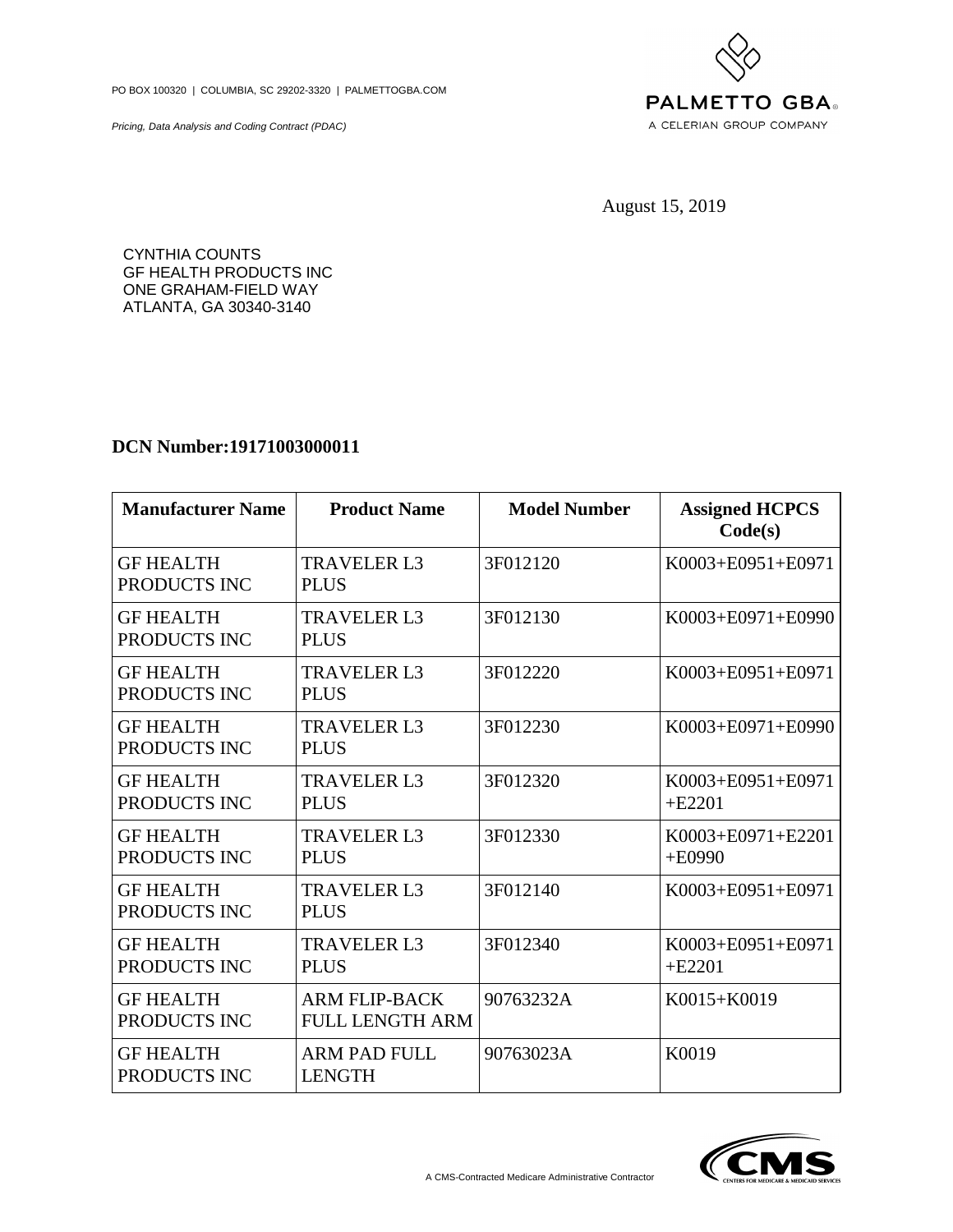| <b>Manufacturer Name</b>         | <b>Product Name</b>                                        | <b>Model Number</b> | <b>Assigned HCPCS</b><br>Code(s) |
|----------------------------------|------------------------------------------------------------|---------------------|----------------------------------|
| <b>GF HEALTH</b>                 | <b>TRAVELER L3</b>                                         | 3F013120            | K0003+E0973+E0971                |
| PRODUCTS INC                     | <b>PLUS</b>                                                |                     | $+E0951$                         |
| <b>GF HEALTH</b>                 | <b>TRAVELER L3</b>                                         | 3F013220            | K0003+E0973+E0971                |
| PRODUCTS INC                     | <b>PLUS</b>                                                |                     | $+E0951$                         |
| <b>GF HEALTH</b>                 | <b>TRAVELER L3</b>                                         | 3F013320            | K0003+E0973+E0971                |
| PRODUCTS INC                     | <b>PLUS</b>                                                |                     | $+E0951+E2201$                   |
| <b>GF HEALTH</b><br>PRODUCTS INC | <b>ARM FLIP-BACK</b><br><b>ADJUSTABLE</b><br><b>HEIGHT</b> | 90763227            | E0973                            |

## Dear CYNTHIA COUNTS,

The Pricing, Data Analysis, and Coding (PDAC) Contractor has reviewed the product(s) listed above and has approved the listed Healthcare Common Procedure Coding System (HCPCS) code(s) for billing the four Durable Medical Equipment Medicare Administrative Contractors (DME MACs).

The PDAC Contractor provides coding assistance to manufacturers to ensure proper coding of Durable Medical Equipment, Prosthetics, Orthotics, and Supplies (DMEPOS). The PDAC publishes coding decisions based on the coding guidelines established by the Local Coverage Determinations (LCDs) and associated Policy Articles and any related Advisory Articles established by the DME MACs. All products submitted to the PDAC for a coding verification review are examined by coders and professionals following a formal, standardized process.

Based on this review and application of DME MAC policy, the HCPCS code(s) listed below should be used when billing the DME MACs:

- K0003 LIGHTWEIGHT WHEELCHAIR
- E0951 HEEL LOOP/HOLDER, ANY TYPE, WITH OR WITHOUT ANKLE STRAP, **EACH**
- E0971 MANUAL WHEELCHAIR ACCESSORY, ANTI-TIPPING DEVICE, EACH
- E0990 WHEELCHAIR ACCESSORY, ELEVATING LEG REST, COMPLETE ASSEMBLY, EACH
- K0195 ELEVATING LEG RESTS, PAIR (FOR USE WITH CAPPED RENTAL WHEELCHAIR BASE)
- E2201 MANUAL WHEELCHAIR ACCESSORY, NONSTANDARD SEAT FRAME,